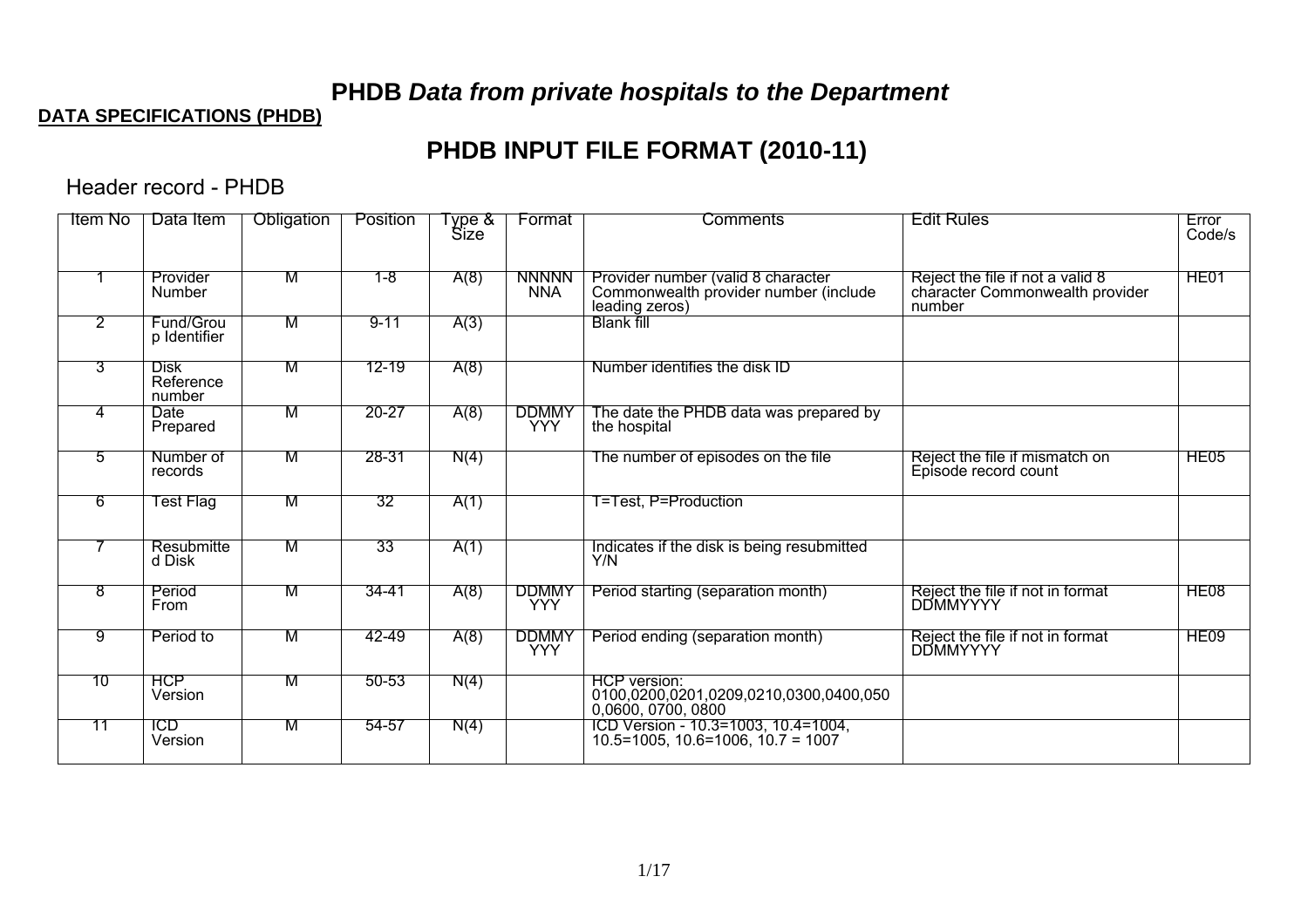#### **EXPLANATORY NOTES (PHDB)**

#### **Scope of Data Collection**

The scope of the Private Hospital Data Bureau collection are episodes of hospital treatment for admitted patients in all private hospitals and day facilities. For the purposes of this collection, an episode is the period between *admission* and *separation* that a person spends in one hospital, and includes leave periods not exceeding seven days. Admission and separation can be either formal or statistical (refer to definitions).

It is preferable that each episode refer to only one care type (being the descriptor of the overall nature of a service provided). That is, if a patient's care type changes during a hospital stay, it would be preferable for the patient to be statistically separated from one episode for the first care type and statistically admitted for another episode for the new care type, so that two episode records are submitted.

For further information about the HCP data requirements, please refer to the following legislation:

- *Private Health Insurance Act 2007*
- Private Health Insurance (Health Insurance Business) Rules 2010

#### **Reporting Requirements**

The private hospital will provide a monthly data submission to the Department within 6 weeks after the end of a hospital separation month for each episode. For example, a data file for all separations that occurred during the month of July must be submitted to the Department by mid September.

#### **Notes about the specifications**

The *data item column* indicates the short name for the data item and, where applicable, the reference number for the item in the National Health Data Dictionary as accessed via the Metadata Online Registry (METeOR) at: http://meteor.aihw.gov.au/content/index.phtml/itemId/237518

The *obligation column* indicates whether provision of each particular data item is:

- M Mandatory
- O Optional

The *position column* indicates the position within the fixed file format that each data item is to be reported.

The *type and size column* indicates the number and type of character/s the data item should contain where:

- A indicates the data item contains alphanumeric characters (alphabetic, numeric and other special characters). Data must be left justified.
- N indicates the data item contains numeric characters (numbers 0 to 9) only. Data items must be right justified and zero-prefixed to fully fill the item unless otherwise stated in the coding description. All values must be positive.

The *format column* indicates the format of the characters of the data item:

*DDMMYYYY* indicates the data item contains date information where DD represents the day, MM represents the month and YYYY represents the century and year. For example, 5 July 2006 would be entered 05072006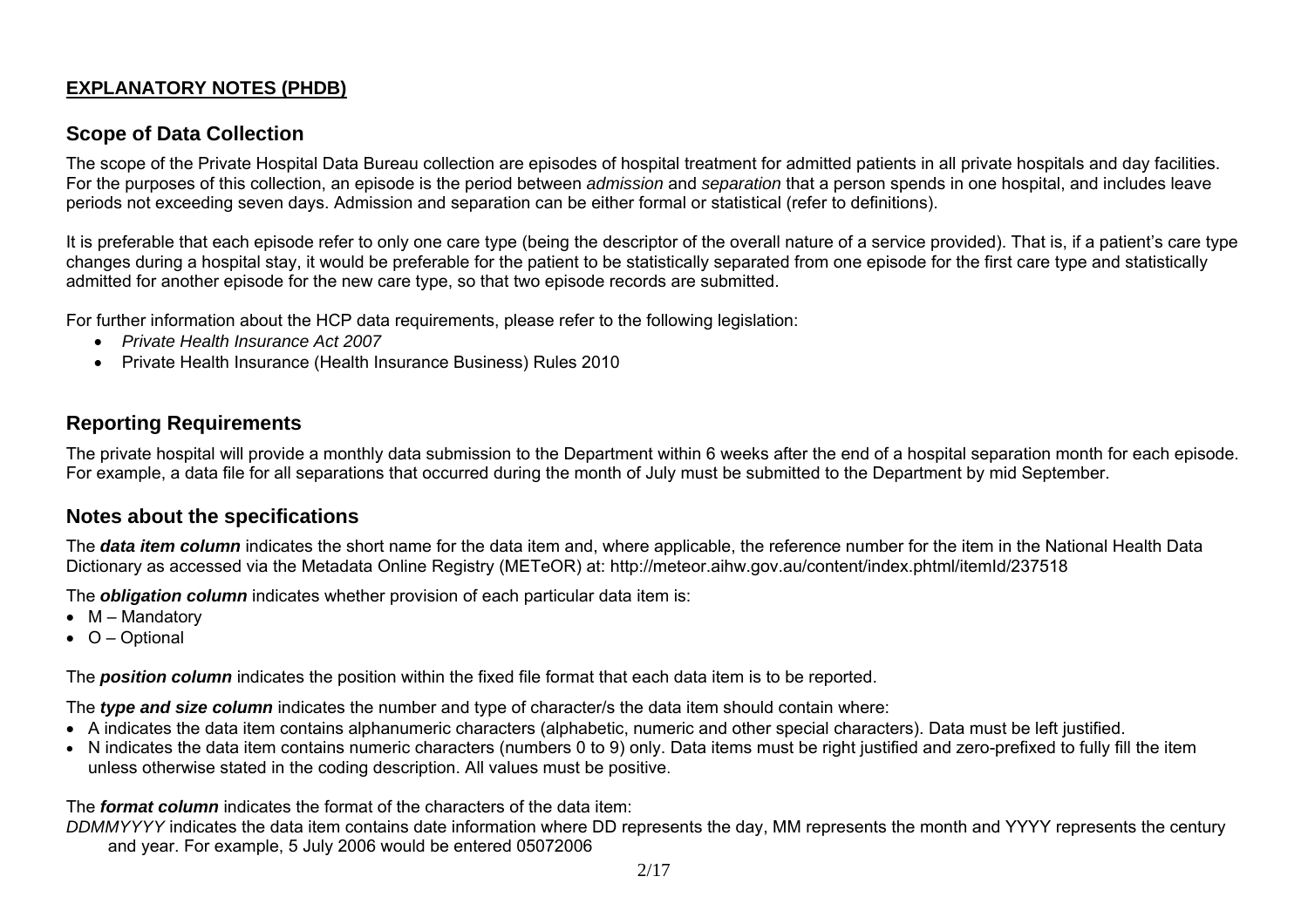*hhmm* indicates the data item contains time information based on a 24-hour clock, where hh represents the hour and mm represents the minutes. For example 2.35pm would be entered 1435.

*blank fill*, in relation to a data item, means that the data item is filled with blank spaces.

zero fill, in relation to a data item, means the data item is filled with zeros.

- *zero prefix* means that leading zeros are to be inserted if necessary to ensure that the number of characters in the entry matches the data item size specified for the item.
- *Charges*  supply in dollars and cents (omit decimal point) with leading zeros to fully fill item. All values must be ≥ 0 (i.e. negative charges not permitted). An entry of 000000000 means that no benefit/charge was recorded. Zeros are valid when this item cannot be separately identified but was reported under another charge item.

The *repetition column* indicates the number of times the data item is repeated within the data file.

The *coding description column* provides the definition for the data item, valid values and any additional information to clarify what data should be reported and how. If a METeOR reference is indicated in the data item column, refer to the National Health Data Dictionary for definition and collection methods.

The **edit rules column** outlines the edit checks the Department will run the data through using the Check-It software. These are split into critical errors where data will be rejected and warnings where data will be identified.

The *error codes column* indicates the error code attributed to each of the edit checks.

#### **Definitions/acronyms**

*ACHI* means the Australian Classification of Health Interventions.

*ADA* means the Australian Dental Association.

**CCU** means the coronary care unit of a hospital.

*DRG* means the Australian Refined Diagnosis Related Group.

*episode* means the period of admitted patient care between a formal or statistical **admission** and a formal or statistical **separation**, characterised by only one care type.

*formal admission*, in relation to a person, means the administrative process used by a hospital to record the commencement of accommodation, care or treatment of the person.

*formal separation*, in relation to a person, means the administrative process used by a hospital to record the cessation of accommodation, care or treatment of the person.

**HDU** means the high dependency unit of a hospital.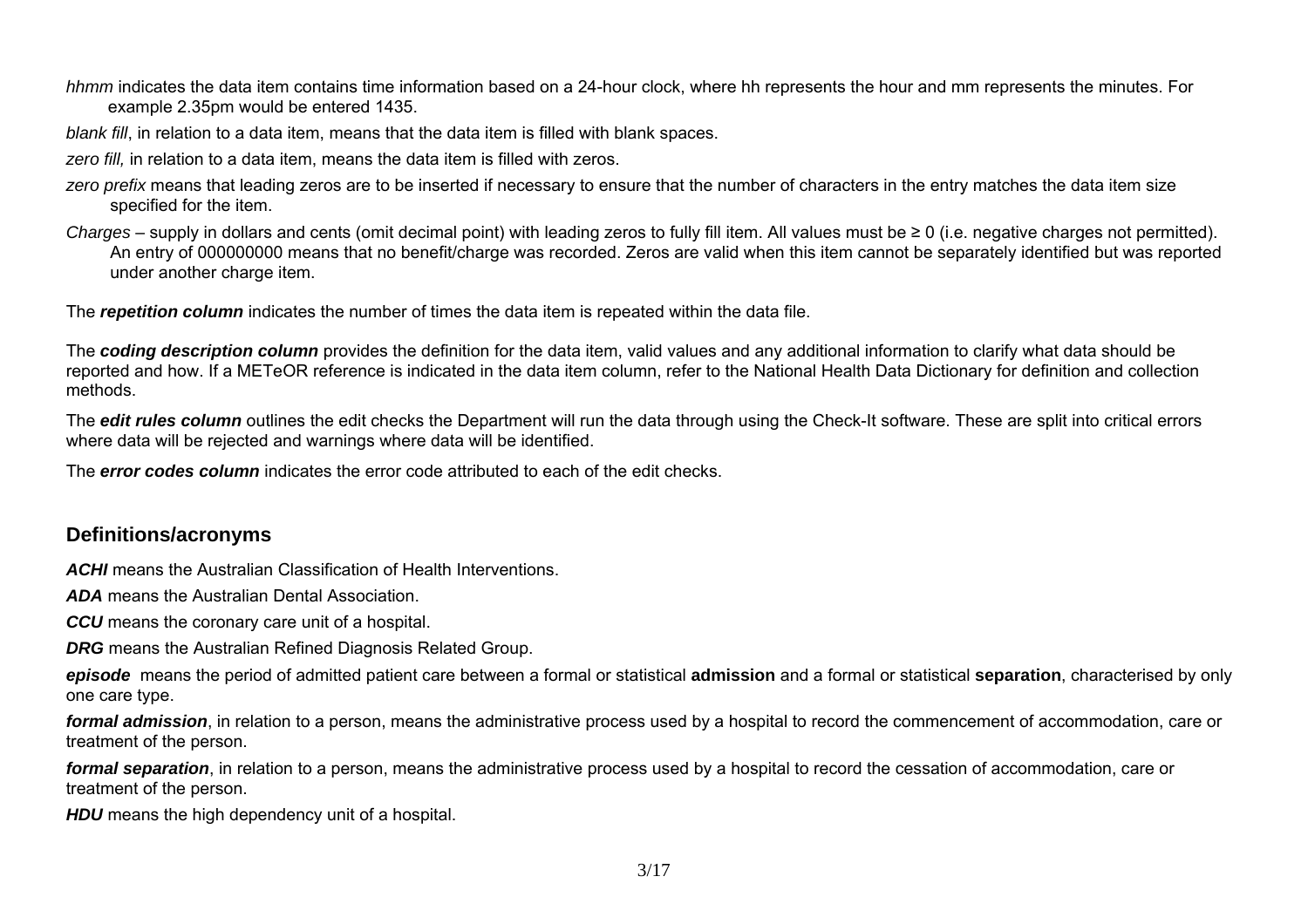*Hospital* means a facility for which there is in force a Ministerial declaration that the facility is hospital under subsection 121-5(6) of the *Private Health Insurance Act 2007*.

*Hospital treatment* is treatment (including the provision of goods and services) provided to a person with the intention to manage a disease, injury or condition, either at a hospital or with direct involvement of the hospital, by either a person who is authorised by a hospital to provide the treatment or under the management or control of such a person (subsection 121-5, *Private Health Insurance Act 2007*).

Exclusions to hospital treatment (eg treatment provided in an emergency department of a hospital) are specified in the Private Health Insurance (Health Insurance Business) Rules 2010, Part 3, Rule 8.

Inclusions to hospital treatment (eg some Chronic Disease Management Programs not involving prevention) are specified in the Private Health Insurance (Health Insurance Business) Rules 2010, Part 3.

*Hospital-in-the-home* means the provision of care to hospital admitted patients in their place of residence as a substitute for hospital accommodation. Place of residence may be permanent or temporary (METeOR glossary item ID: 327308).

*Hospital-in-the-home care days* means the total number of days between HiTH commencement date and HiTH completion date.

*Hospital-in-the-home care visit days* means the total number of days during a HiTH care episode that the patient was actually visited/received a service. This might be calculated by subtracting HiTH care completion date from HiTH care commencement date and then subtracting total leave days.

*ICD-10-AM* means 'The International Statistical Classification of Diseases and Related Health Problems, 10th revision, Australian Modification, published by the National Centre for Classification in Health (Australia).

*ICU* means the intensive care unit of a hospital.

*insurer* means a private health insurer.

*MBS* means the Medicare Benefits Schedule, comprising:

- (a) the *Health Insurance (Diagnostic Imaging Services Table) Regulations 2005*; and
- (b) the *Health Insurance (General Medical Services Table) Regulations 2005*; and
- (c) the *Health Insurance (Pathology Services Table) Regulations 2005*;

as in force from time to time, or any Regulations made in substitution for those Regulations.

*METeOR* (metadata online registry) for national data standards.

*mIscellaneous service code* means any miscellaneous hospital-specific or insurer-specific non-MBS billing code.

*NHDD* means the (most current version of the) 'National Health Data Dictionary'.

*NICU* means the neonatal intensive care unit of a hospital.

*overnight-stay patient* means a person who is admitted to and separates from a hospital on different dates.

*PHIAC means* Private Health Insurance Administration Council

*PICU* means the paediatric intensive care unit of a hospital.

*procedure* means clinical intervention that is surgical in nature, carries a procedural risk, carries an anaesthetic risk, requires specialised training, and/or requires special facilities or equipment only available in an acute care setting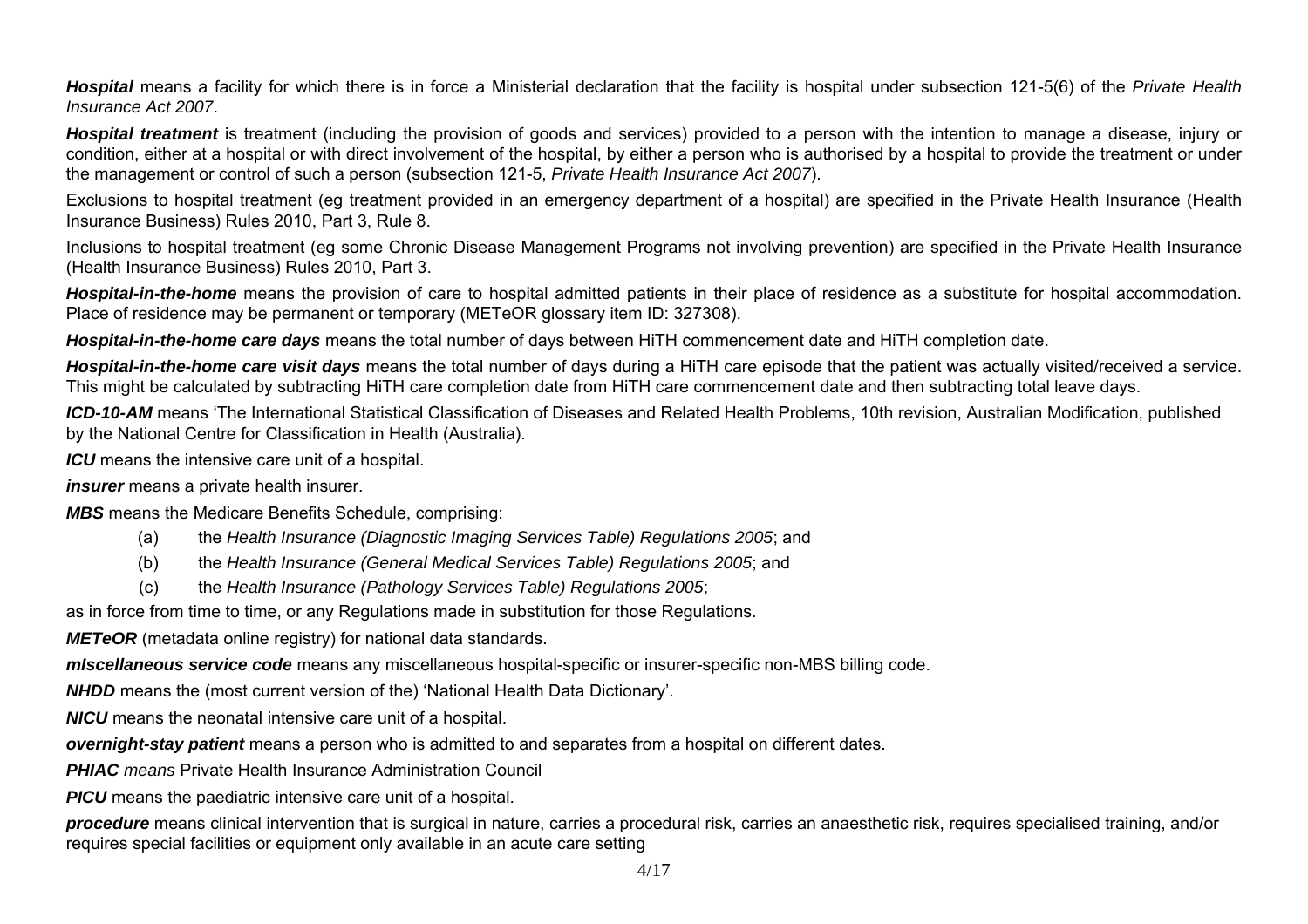*same day patient* means a person who is admitted to and separates from a hospital on the same date.

*SCN* means the special care nursery of a hospital.

*statistical admission*, in relation to a person, means the administrative process used by a hospital to record the commencement of a new episode of care that provides the person with a new care type during a single hospital stay.

*statistical separation*, in relation to a person, means the administrative process used by a hospital to record the cessation of an episode of care of the person during a single hospital stay.

## **Guide for Use**

*Accommodation charges/benefits* - refer to private, shared or high dependency accommodation for any Accommodation Type (i.e. advanced surgical, surgical, medical, rehabilitation, obstetrics, and psychiatry). All hospital episodes must have a charge/benefit component relating to accommodation, unless it was bundled, or the hospital billed a procedure-only fee. Therefore, cases such as chemotherapy should either have a charge/benefit component in "bundled" or "accommodation" or "theatre". They should not be reported as "other".

*Bundled charges/benefits* - refer to an aggregate of 2 or more charges billed by the hospital/paid by the insurer, such as case payments by DRG or MBS.

*CCU charges, benefits, days and hours* - exclude ICU, SCN, NICU, PICU and HDU in calculations.

*Hospital-in-the-home (HITH)* **–** Episodes which include HITH services should be reported in a manner consistent with claiming practice. For example, (a) HITH services which are part of an admitted psychiatric program and are claimed as a single same day service must be reported as single same day episode. This includes psychiatric patients that remain in an admitted HITH program over extended periods of time.

(b) If hospital claims are submitted to insurers at the conclusion of the admitted psychiatric HITH program, then one episode must be reported spanning the length of the program.

*ICU charges, benefits, days and hours* - include NICU and PICU; exclude SCN, CCU or HDU in calculations.

- Infant weight neonate For live births, birth weight should preferably be measured within the first hour of life before significant postnatal weight loss has occurred. While statistical tabulations include 500 g groupings for birth weight, weights should not be recorded in those groupings. The actual weight should be recorded to the degree of accuracy to which it is measured. In perinatal collections the birth weight is to be provided for live born and stillborn babies.
- *Minutes in Theatre* from the time the patient entered the operating theatre or procedure room until the time the patient left the operating theatre or procedure room. For example, coronary angiography/angioplasty, lithotripsy and ECT must have minutes of operating theatre time reported, even though they are performed in a procedure room rather than a theatre.
- **Other charges/benefits** refer to services which cannot be categorised as accommodation, theatre, labour, ICU, pharmacy, prosthesis, bundled, SCN, CCU or HITH. It excludes ex-gratia charges, television, phone calls, extra meals, FED, reversals or journal adjustments.
- **Palliative care status and days** calculations to include care provided in: a palliative care unit; a designated palliative care program; or under the principal clinical management of a palliative care physician or in the opinion of the treating doctor, when the principal clinical intent of care is palliation.
- **Principal MBS item** select on the basis of: (a) the patient's first visit to a theatre or procedure room/coronary angiography suite; and (b) the MBS with the highest benefit amount. The principal MBS item relates to theatre or procedure room/angiography suite, and not to the medical item billed by the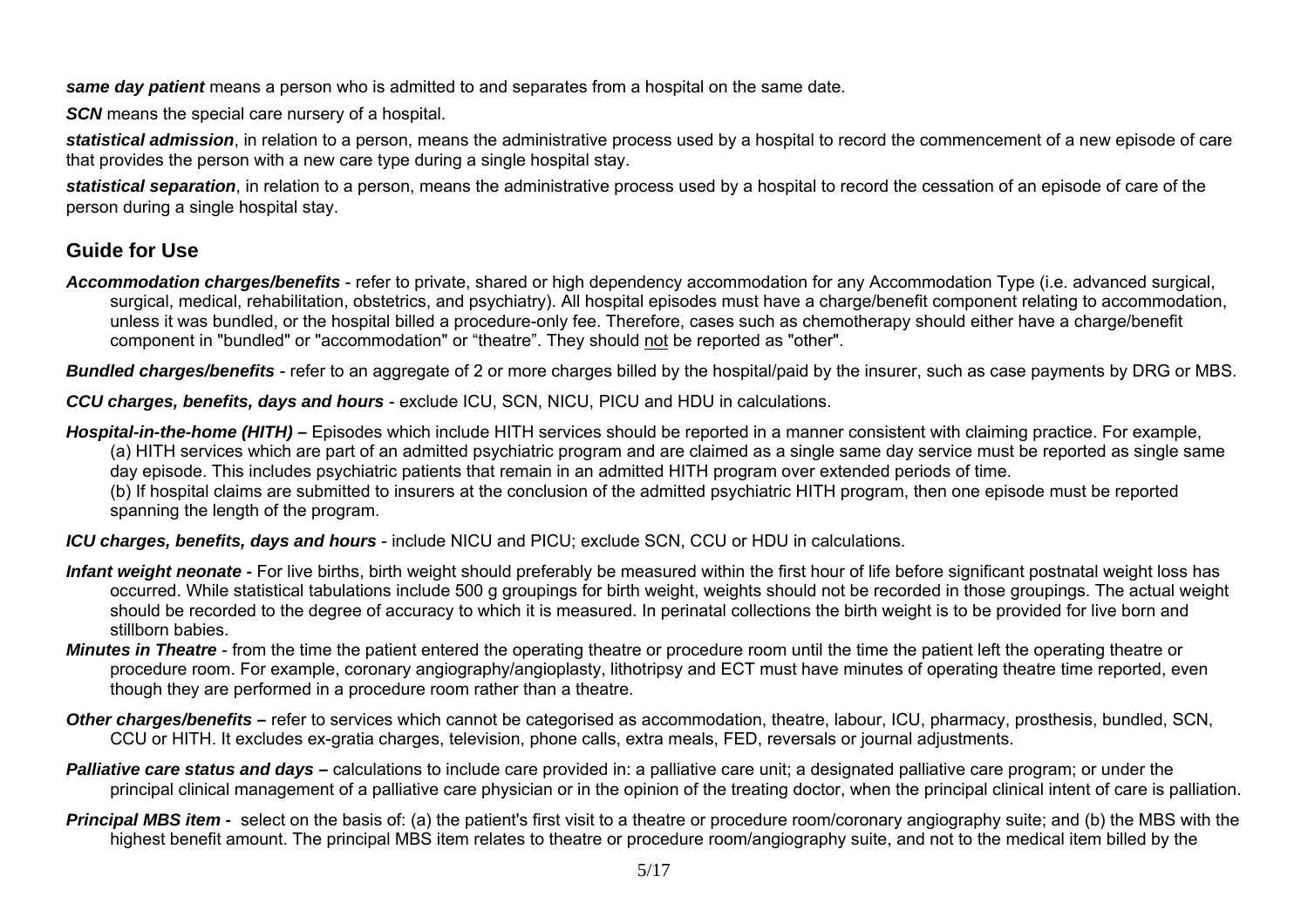doctor. It may not necessarily correlate to the Principal Procedure Code. For example, renal dialysis, coronary angiography/ angioplasty, same-day chemotherapy, lithotripsy, ECT and sleep studies must have an MBS item number reported, even though they are procedure room rather than theatre. Where possible, any services that do not have a valid MBS item should be reported in the Miscellaneous Service Code item (item 53).

- **Principal Item Date –** The date on which the principal MBS item is carried out. If there is no principal MBS item, then the date that the first Miscellaneous Service Code item was carried out may optionally be entered.
- *Qualified days for newborns* The number of qualified days is calculated with reference to the date of admission, date of separation and any other date(s) of change of qualification status: the date of admission is counted if the patient was qualified at the end of the day; the date of change to qualification status is counted if the patient was qualified at the end of the day; the date of separation is not counted, even if the patient was qualified on that day. The normal rules for calculations of patient days apply.

*SCN charges, benefits, days and hours* - exclude NICU, ICU, CCU, PICU and HDU in calculations.

**Secondary MBS item –** - The secondary MBS items relate to theatre, and not to the medical item billed by the doctor. It may not always correlate to the Procedure Codes (ICD-10-AM). Where possible, any services that do not have a valid MBS item should be reported in the Miscellaneous Service Code item (item 53).

*Theatre charges/benefits* – refer to a theatre/procedure room/ angiography suite. This applies to theatre charges, benefits and minutes in theatre

*Re-admission within 28 days* – Planned re-admission refers to planned re-admission within 28 days from this or another hospital. Note: do not include transfers from another hospital as re-admissions.

#### **Data Quality**

#### *Error Codes*

W (represents a warning where an edit rule has been identified) – the record will be accepted and private hospitals notified E (represents an error where an edit rule has failed) – the record will be rejected and private hospitals notified

### **Further information**

For further information about the PHDB requirements, please see the following websites:

General information about the data collection, health insurer codes, reports and software

- www.health.gov.au/casemix
- List of Hospital provider numbers
- http://www.health.gov.au/internet/main/publishing.nsf/Content/hospitals2.htm
- Metadata and health dictionary specifications
- http://meteor.aihw.gov.au/content/index.phtml/itemId/181162
- Commonwealth Prosthesis list
- •http://www.health.gov.au/internet/main/publishing.nsf/Content/health-privatehealth-prostheseslist.htm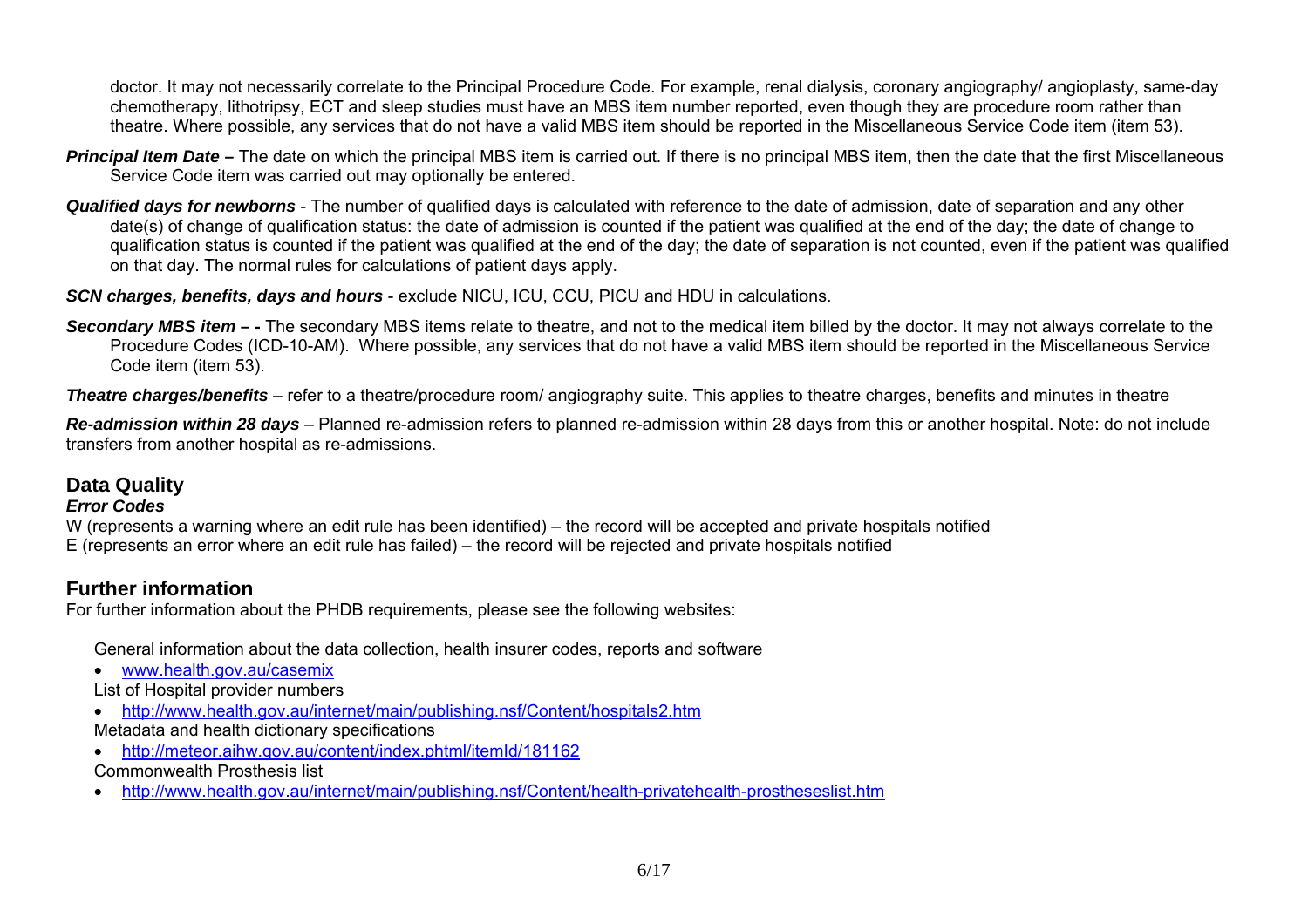## **DATA SPECIFICATIONS (PHDB)**

# **PHDB DATA ITEM AND RECORD EDITING (2010–11)**

Record to be submitted to the Department with the Header record

|                | <b>EPISODE RECORD</b>                             |            |                 |       |                              |                        |                                                                                                                                                                                                                                                                                                                                                                                                 |                                                                          |                 |  |  |  |  |
|----------------|---------------------------------------------------|------------|-----------------|-------|------------------------------|------------------------|-------------------------------------------------------------------------------------------------------------------------------------------------------------------------------------------------------------------------------------------------------------------------------------------------------------------------------------------------------------------------------------------------|--------------------------------------------------------------------------|-----------------|--|--|--|--|
| <b>No</b>      | Data Item                                         | Obligation | Position Type & | size  | Format                       | <b>Repet-</b><br>ition | <b>Coding description</b>                                                                                                                                                                                                                                                                                                                                                                       | <b>Edit Rules</b>                                                        | Error<br>code/s |  |  |  |  |
|                | <b>Insurer</b><br>Membership<br><b>Identifier</b> | M          | $1 - 15$        | A(15) | <b>Blank fill</b>            |                        |                                                                                                                                                                                                                                                                                                                                                                                                 |                                                                          |                 |  |  |  |  |
| 2              | Payer identifier                                  | M          | $16-18$         | A(3)  |                              | 1                      | An indicator of the way in which the episode was<br>funded:<br>IH = Insured with agreement with hospital<br>$IN =$ Insured with no agreement with hospital<br>$SI = Self$ Insured<br>WC = Workers Compensation<br>$TP = Third Party$<br>CP = Contracted to Public Sector<br>DV = Department of Veteran's Affairs patient<br>DE = Department of Defence patient<br>$SE = Seaman$<br>$OT = Other$ | Reject record if not a valid<br>code                                     | E002            |  |  |  |  |
| 3              | Episode Identifier                                | М          | 19-33           | A(15) |                              |                        | Unique episode identifier of an episode of care.                                                                                                                                                                                                                                                                                                                                                | Reject record if blank                                                   | E003            |  |  |  |  |
| $\overline{4}$ | <b>Family Name</b><br>METeOR: 286953              | M          | 34-61           | A(28) | <b>Blank fill</b>            | 1                      |                                                                                                                                                                                                                                                                                                                                                                                                 |                                                                          |                 |  |  |  |  |
| 5              | <b>Given Name</b><br>METeOR: 287035               | M          | 62-81           | A(20) | <b>Blank fill</b>            | 1                      |                                                                                                                                                                                                                                                                                                                                                                                                 |                                                                          |                 |  |  |  |  |
| 6              | Date of Birth<br>METeOR: 287007                   | M          | 82-89           | A(8)  | <b>DDMMYYYY</b>              | 1                      | The date of birth of the patient.                                                                                                                                                                                                                                                                                                                                                               | Reject record if not in format<br><b>DDMMYYYY</b>                        | E006            |  |  |  |  |
| $\overline{7}$ | Postcode<br>METeOR: 287224                        | M          | 90-93           | N(4)  | Right justify<br>Zero prefix | 1                      | The patient's residential postcode.<br>9999 = unknown postcode<br>$8888 = 0$ verseas                                                                                                                                                                                                                                                                                                            | Reject record if not (a valid<br>Australian postcode or 9999<br>or 8888) | E007            |  |  |  |  |
| 8              | Sex<br>METeOR: 287316                             | M          | 94              | N(1)  |                              | 1                      | The biological sex of the patient.<br>$1 = Male$<br>$2 =$ Female<br>3 = Intersex or Indeterminate<br>9 = Not stated / inadequately described                                                                                                                                                                                                                                                    | Reject record if not (1, 2, 3<br>or $9)$                                 | E008            |  |  |  |  |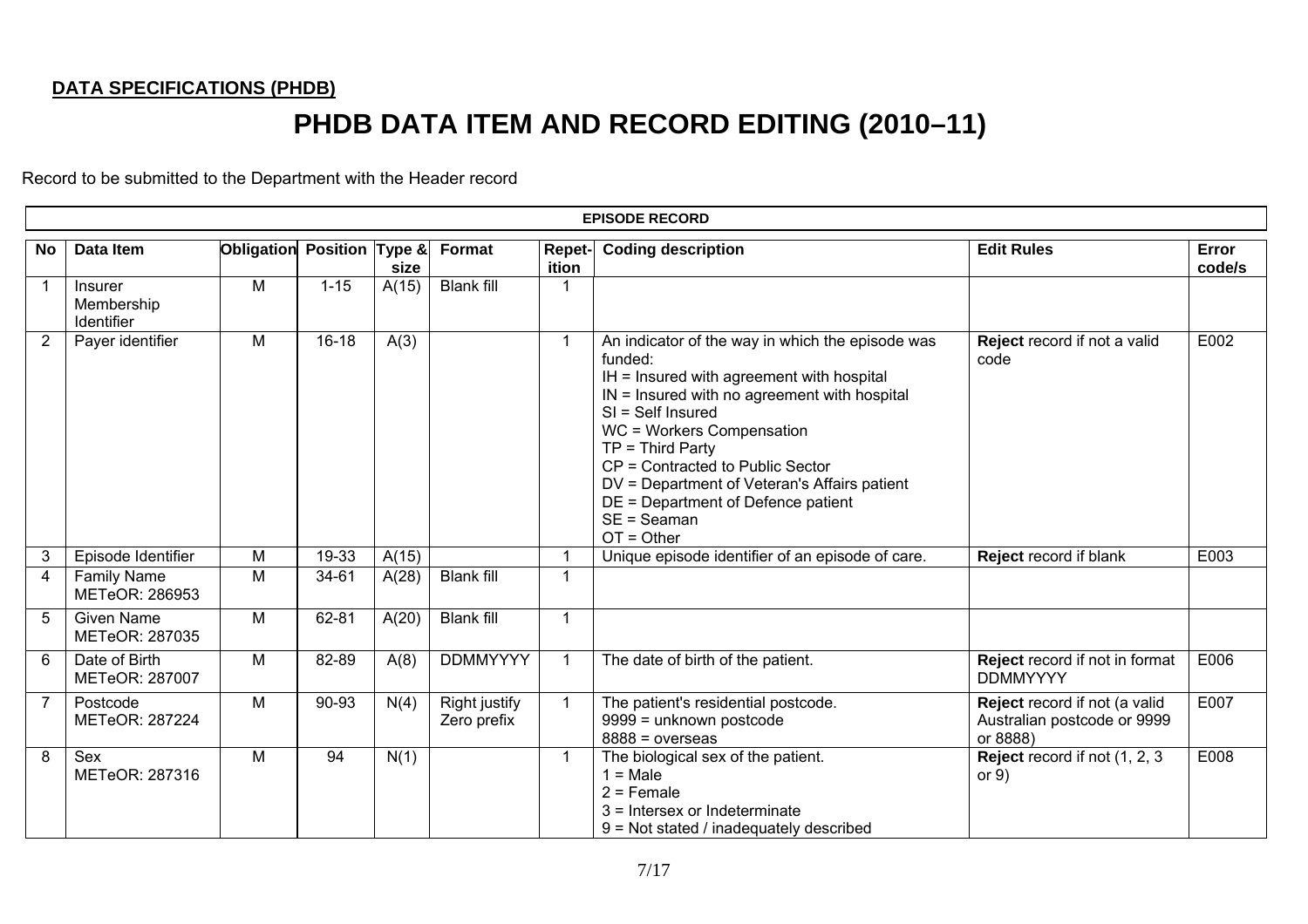| <b>No</b> | <b>Data Item</b>                                        | Obligation Position Type & |            | size | Format                       | Repet-<br>ition | <b>Coding description</b>                                                                                                                                                                                                                                                                                   | <b>Edit Rules</b>                                                                                                                   | Error<br>code/s  |
|-----------|---------------------------------------------------------|----------------------------|------------|------|------------------------------|-----------------|-------------------------------------------------------------------------------------------------------------------------------------------------------------------------------------------------------------------------------------------------------------------------------------------------------------|-------------------------------------------------------------------------------------------------------------------------------------|------------------|
| 9         | <b>Admission Date</b><br>METeOR: 269967                 | M                          | $95 - 102$ | A(8) | <b>DDMMYYYY</b>              |                 | Date on which an admitted patient commences an<br>episode of care by either formal or statistical<br>processes.                                                                                                                                                                                             | Reject record if not in format<br><b>DDMMYYYY</b>                                                                                   | E009             |
| 10        | <b>Separation Date</b><br>METeOR: 270025                | $\overline{M}$             | 103-110    | A(8) | <b>DDMMYYYY</b>              |                 | Date on which an admitted patient completes an<br>episode of care by either formal or statistical<br>processes.                                                                                                                                                                                             | Reject record if not in format<br>DDMMYYYY, or if not ≥<br>admission date, or if MM is<br>not same as month input in<br>Fund Header | E010             |
| 11        | <b>Hospital Type</b>                                    | M                          | 111        | N(1) |                              | $\mathbf{1}$    | The type of hospital where the episode occurred.<br>$2$ = Private<br>3 = Private Day Facility<br>$9 = Other/unknown$                                                                                                                                                                                        | <b>Reject</b> record if not $(2, 3)$ or<br>$9)$ .<br>Identify if hospital type does<br>not match provider hospital<br>table.        | E011<br>W011     |
| 12        | <b>ICU Days</b>                                         | M                          | 112-114    | N(3) | Right justify<br>Zero prefix | 1               | The number of days the patient spent in ICU, NICU<br>or PICU.<br>Zero fill if not applicable.<br>* refer to guide for use.                                                                                                                                                                                  | Reject record if not numeric.<br>Reject record if not zero for<br>day facilities.                                                   | E012.0<br>E012.1 |
| 13        | <b>ICU Hours</b>                                        | $\circ$                    | 115-118    | N(4) | Right justify<br>Zero prefix | $\mathbf{1}$    | The number of hours spent by the patient in an ICU,<br>NICU or PICU.<br>* refer to guide for use.                                                                                                                                                                                                           | If present, identify if not<br>numeric                                                                                              | W013             |
| 14        | <b>Total Psychiatric</b><br>Care Days<br>METeOR: 270300 | M                          | 119-121    | N(3) | Right justify<br>Zero prefix | $\mathbf{1}$    | The sum of the number of days or part days of stay<br>that the person was an admitted patient or resident<br>within a designated psychiatric unit, minus the sum<br>of leave days occurring during the stay within the<br>designated unit.<br>Zero fill if not applicable.                                  | Reject if not numeric                                                                                                               | E014             |
| 15        | <b>DRG Code</b><br>METeOR: 270195                       | $\circ$                    | 122-125    | A(4) | Left justify                 | $\mathbf{1}$    | The DRG code which describes the episode of<br>care.                                                                                                                                                                                                                                                        | If present, identify record if<br>not a valid DRG code for<br>DRG version supplied at item<br>16.                                   | W015             |
| 16        | <b>DRG Version</b>                                      | $\circ$                    | 126-127    | N(2) | Left justify                 |                 | The version of the DRG classification:<br>$31$ = version 3.1<br>$32$ = version $3.2$<br>$41$ = version 4.1<br>$42$ = version 4.2<br>$50 =$ version $5.0$<br>$51$ = version $5.1$<br>$52$ = version $5.2$<br>$60 =$ version $6.0$<br>$mn = version m.n$<br>Must be supplied if DRG code provided in item 15. | If present, identify record if<br>not a valid version.<br>Identify if blank and DRG<br>code provided at item 15.                    | W016.0<br>W016.1 |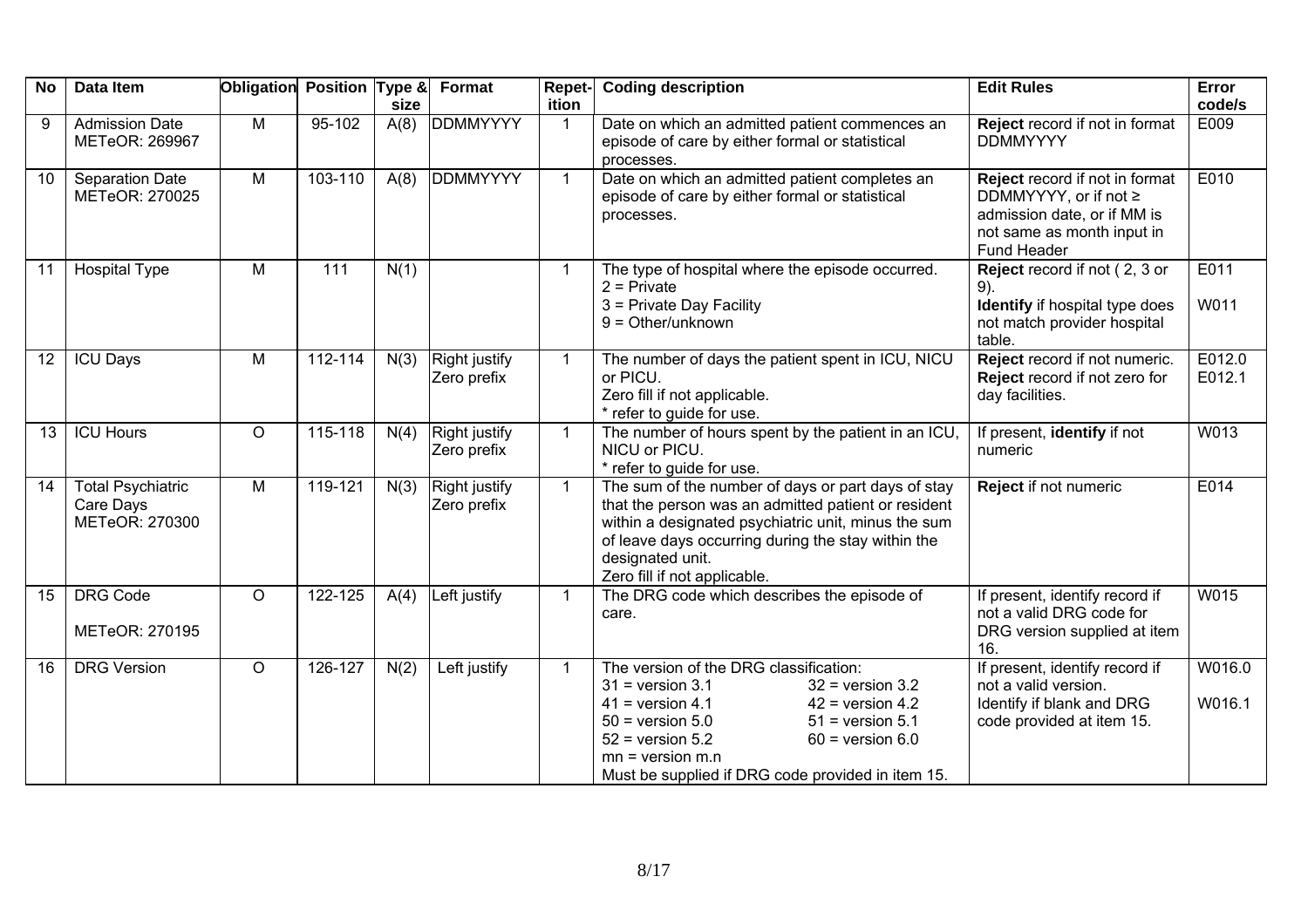| <b>No</b>       | Data Item                                                | Obligation Position Type & |         | size | <b>Format</b>                                                       | Repet-<br>ition | <b>Coding description</b>                                                                                                                                                                                                                                                                                                                                                                                                                                                                                                                                                                                                                                                                                                                            | <b>Edit Rules</b>                                                                              | Error<br>code/s |
|-----------------|----------------------------------------------------------|----------------------------|---------|------|---------------------------------------------------------------------|-----------------|------------------------------------------------------------------------------------------------------------------------------------------------------------------------------------------------------------------------------------------------------------------------------------------------------------------------------------------------------------------------------------------------------------------------------------------------------------------------------------------------------------------------------------------------------------------------------------------------------------------------------------------------------------------------------------------------------------------------------------------------------|------------------------------------------------------------------------------------------------|-----------------|
| 17 <sup>2</sup> | <b>Admission Time</b><br>METeOR: 269972                  | M                          | 128-131 | N(4) | hhmm $(24)$<br>hour clock)                                          | $\overline{1}$  | Time at which an admitted patient commences an<br>episode of care by either formal or statistical<br>processes.<br>Zero fill if not applicable.<br>Mandatory - Same-day patients only.                                                                                                                                                                                                                                                                                                                                                                                                                                                                                                                                                               | Reject record if not in range<br>0000-2359 and same-day<br>status is 1.                        | E017            |
| 18              | Urgency of<br>Admission<br>METeOR: 269986                | M                          | 132     | N(1) |                                                                     | $\overline{1}$  | An indicator of the admission status of the patient:<br>1 = Urgency status assigned - Emergency<br>2 = Urgency status assigned - Elective<br>3 = Urgency status not assigned<br>$9 = Not known/ not reported$                                                                                                                                                                                                                                                                                                                                                                                                                                                                                                                                        | Reject record if not (1, 2, 3)<br>or $9)$                                                      | E018            |
| 19              | Provider Number of<br>Hospital from which<br>transferred | M                          | 133-140 | A(8) | <b>NNNNNNNA</b><br>(uppercase)                                      | $\mathbf{1}$    | The Commonwealth-issued hospital provider<br>number for the hospital from which a patient has<br>been transferred (Provider number required only<br>when PHDB item number 21 is reported as: 1-<br>Admitted patient transferred from another hospital)<br>Blank fill if no hospital transfer.                                                                                                                                                                                                                                                                                                                                                                                                                                                        | Reject if not (a valid 8<br>character Commonwealth<br>provider number or blank)                | E019            |
| 20              | Care Type<br>METeOR: 270174                              | M                          | 141-143 | N(3) | Left justify two<br>digit codes and<br>follow with a<br>blank space | $\overline{1}$  | The type of service that the patient was initially<br>admitted for.<br>$10 =$ Acute Care<br>20 = Rehabilitation Care<br>21 = Rehabilitation Care delivered in a designated<br>unit<br>22 = Rehabilitation Care according to a designated<br>program<br>23 = Rehabilitation Care is the principal clinical<br>intent<br>30 = Palliative Care<br>31 = Palliative Care delivered in a designated unit<br>32 = Palliative Care according to a designated<br>program<br>33 = Palliative Care is the principal clinical intent<br>40 = Geriatric evaluation and management<br>50 = Psychogeriatric Care<br>60 = Maintenance Care<br>70 = Newborn Care<br>80 = Other admitted patient care<br>90 = Organ procurement - posthumous<br>100 = Hospital boarder | Reject record if not (10, 20,<br>21, 22, 23, 30, 31, 32, 33, 40,<br>50, 60, 70, 80, 90 or 100) | E020            |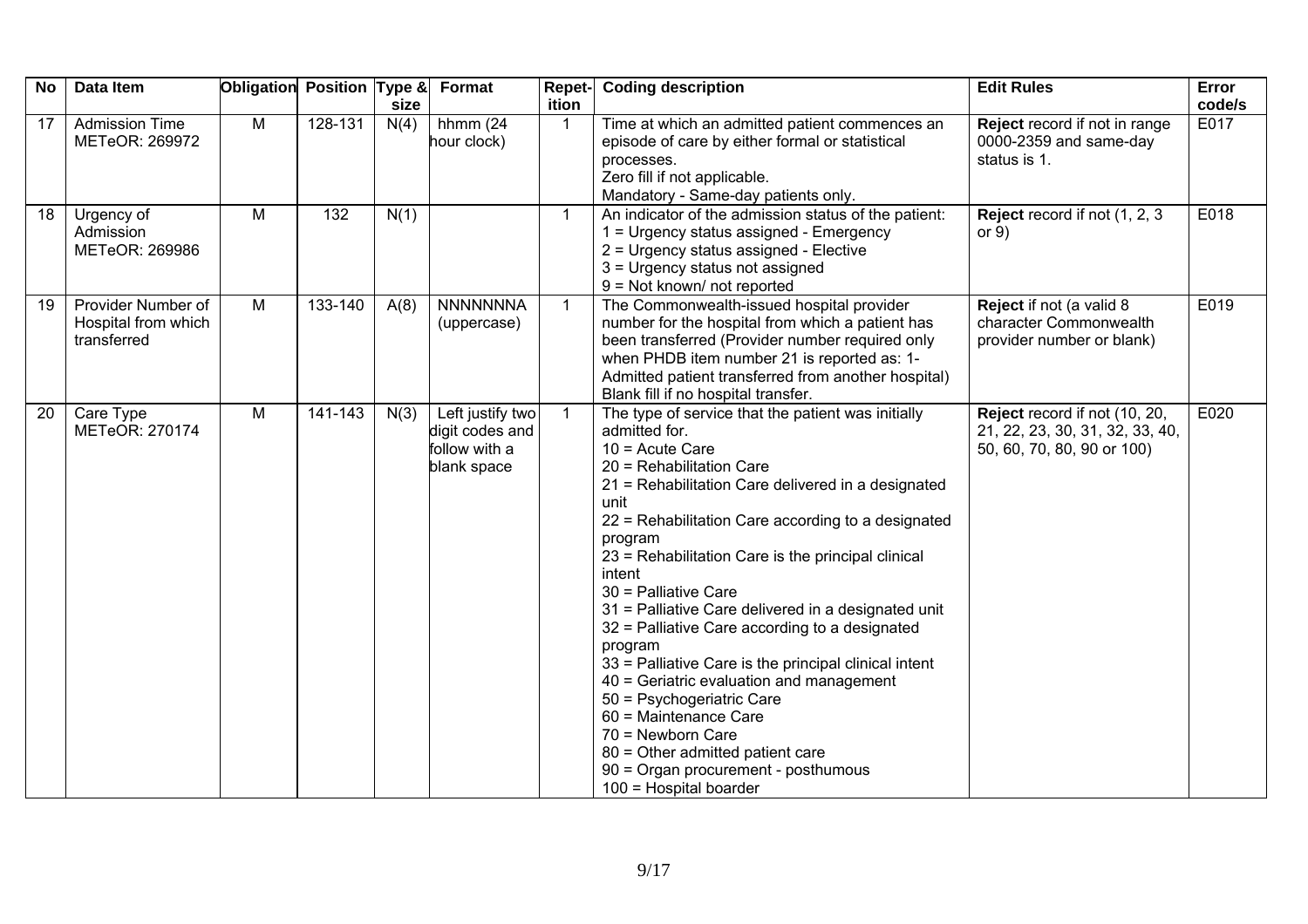| <b>No</b> | Data Item                                              | Obligation | Position Type & | size | Format<br><b>Repet-</b><br>ition | <b>Coding description</b>                                                                                                                                                                                                                                                                                                                                                    | <b>Edit Rules</b>                                         | Error<br>code/s |
|-----------|--------------------------------------------------------|------------|-----------------|------|----------------------------------|------------------------------------------------------------------------------------------------------------------------------------------------------------------------------------------------------------------------------------------------------------------------------------------------------------------------------------------------------------------------------|-----------------------------------------------------------|-----------------|
| 21        | Source of Referral                                     | M          | 144             | N(1) |                                  | The facility from which the patient was referred.<br>$0 = Born$ in hospital<br>= Admitted patient transferred from another<br>hospital<br>2 = Statistical admission - care type change<br>4 = From Accident/Emergency<br>5 = From Community Health service<br>6 = From Outpatients department<br>7 = From Nursing Home<br>8 = By outside Medical Practitioner<br>$9 =$ Other | <b>Reject</b> record if not (1, 2, 4,<br>5, 6, 7, 8 or 9) | E021            |
| 22        | Discharge Intention<br>on Admission                    | $\circ$    | 145             | N(1) |                                  | The intended mode of separation at time of<br>admission:<br>$1 =$ Discharge to an(other) acute hospital<br>$2$ = Discharge to a nursing home<br>3 = Discharge to a psychiatric hospital<br>4 = Discharge to palliative care unit/hospice<br>5 = Discharge to other health care accommodation<br>$8 = To pass away$<br>9 = Discharge to usual residence                       | If present, identify if not (1,<br>$2, 3, 4, 5, 8$ or 9)  | W022            |
| 23        | Inter-hospital<br>contracted patient<br>METeOR: 270409 | м          | 146             | N(1) |                                  | An indicator of the status of a service provided in<br>your hospital.<br>= Inter-Hospital contracted patient from public<br>sector<br>2 = Inter-Hospital contracted patient from private<br>sector<br>$3$ = Not contracted<br>$9 = Not Reported$                                                                                                                             | Reject record if not (1, 2, 3)<br>or $9)$                 | E023            |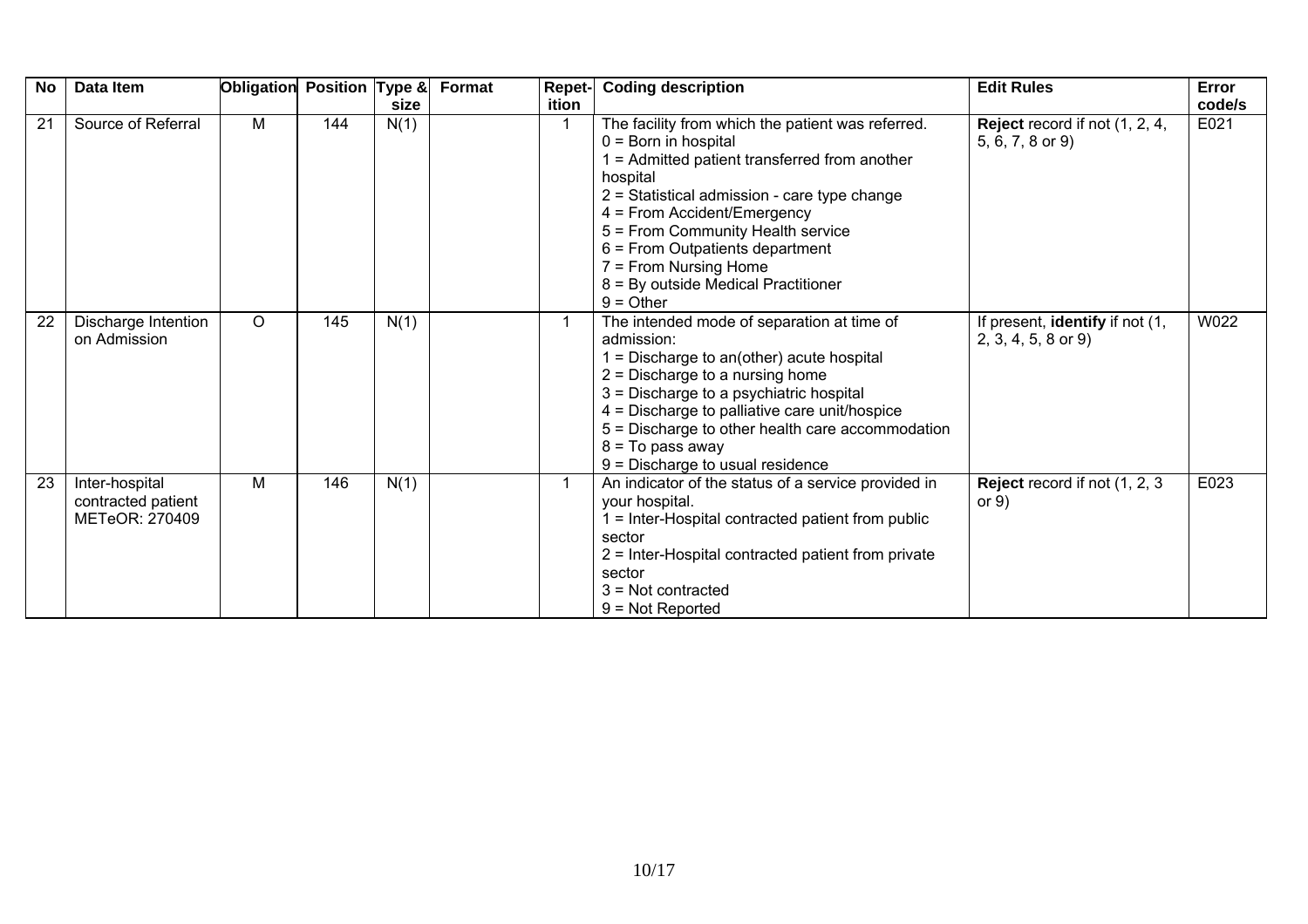| <b>No</b> | Data Item                                                     | Obligation | <b>Position Type &amp;</b> | size | Format | Repet-<br>ition | <b>Coding description</b>                                                                                                                                                                                                                                                                                                                                                                                                                                                                                                                                                          | <b>Edit Rules</b>                         | Error<br>code/s |
|-----------|---------------------------------------------------------------|------------|----------------------------|------|--------|-----------------|------------------------------------------------------------------------------------------------------------------------------------------------------------------------------------------------------------------------------------------------------------------------------------------------------------------------------------------------------------------------------------------------------------------------------------------------------------------------------------------------------------------------------------------------------------------------------------|-------------------------------------------|-----------------|
| 24        | <b>Mental Health</b><br><b>Legal Status</b><br>METeOR: 270351 | M          | 147                        | N(1) |        |                 | An indicator that a person was treated on an<br>involuntary basis under the relevant State or<br>Territory mental health legislation, at some point<br>during the episode.<br>Involuntary patients are persons who are detained<br>in hospital or compulsorily treated in the community<br>under mental health legislation for the purpose of<br>assessment or provision of appropriate treatment or<br>care.<br>$1 =$ Involuntary patient<br>$2 =$ Voluntary patient<br>3 = Not permitted to be reported under the laws of a<br><b>State or Territory</b><br>$8 = Not applicable$ | Reject record if not (1, 2, 3)<br>or $8)$ | E024            |
| 25        | <b>Palliative Care</b><br><b>Status</b>                       | M          | 148                        | N(1) |        | $\mathbf{1}$    | An indicator of whether the episode involved<br>palliative care.<br>1 = Patient required palliative care during episode<br>2 = No palliative care required during episode<br>This item is required because some States do not<br>statistically discharge to palliative care<br>Zero fill if not applicable.<br>*refer to guide for use                                                                                                                                                                                                                                             | <b>Identify</b> record if not (1 or 2).   | W025            |
| 26        | Re-admission<br>within 28 Days                                | M          | 149                        | N(1) |        | $\mathbf{1}$    | An indicator of the re-admission of a patient to<br>hospital within 28 days of previous discharge for<br>treatment of a similar or related condition.<br>1 = Unplanned re-admission and patient previously<br>treated at this hospital<br>2 = Unplanned re-admission and patient previously<br>treated at another hospital<br>3 = Planned re-admission from this or another<br>hospital<br>8 = Not applicable/not known<br>Note: do not include transfers from another hospital<br>as re-admissions                                                                                | Reject record if not (1, 2, 3)<br>or $8)$ | E026            |
| 27        | <b>Unplanned Theatre</b><br>Visit during Episode              | M          | 150                        | N(1) |        | $\mathbf{1}$    | An indicator of whether the patient required a<br>theatre visit which was not anticipated or planned at<br>the time of admission:<br>$1 =$ Unplanned theatre visit<br>$2 = No$ unplanned theatre visit                                                                                                                                                                                                                                                                                                                                                                             | Reject record if not (1 or 2)             | E027            |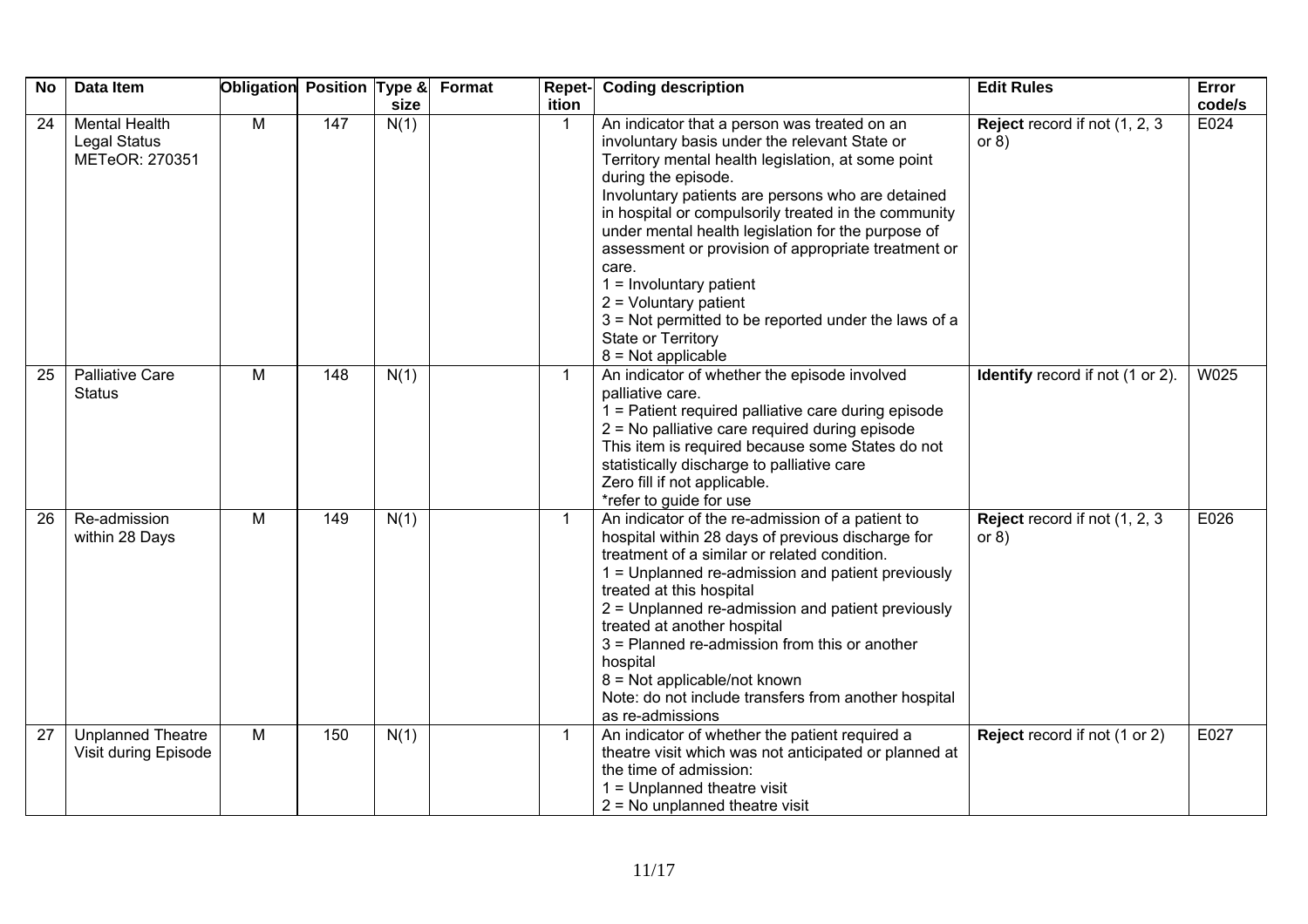| <b>No</b> | Data Item                                              | Obligation Position Type & |         | size | Format                                                                                                | Repet-<br>ition | <b>Coding description</b>                                                                                                                                                                                                                                                                                                                                                                                                                                                                                                                                                                                                                                                                                                                         | <b>Edit Rules</b>                                                                                                     | Error<br>code/s          |
|-----------|--------------------------------------------------------|----------------------------|---------|------|-------------------------------------------------------------------------------------------------------|-----------------|---------------------------------------------------------------------------------------------------------------------------------------------------------------------------------------------------------------------------------------------------------------------------------------------------------------------------------------------------------------------------------------------------------------------------------------------------------------------------------------------------------------------------------------------------------------------------------------------------------------------------------------------------------------------------------------------------------------------------------------------------|-----------------------------------------------------------------------------------------------------------------------|--------------------------|
| 28        | Infant weight,<br>neonate, stillborn<br>METeOR: 269938 | $\overline{M}$             | 151-154 | N(4) | <b>Right justify</b><br>Zero prefix                                                                   | $\mathbf{1}$    | The first weight, in grams, of the live-born or still-<br>born baby obtained after birth, or the weight of the<br>neonate or infant on the date admitted if this is<br>different from the date of birth.<br>Weight on the date the infant is admitted should be<br>recorded if the weight is less than or equal to 9000g<br>and age is less than 365 days. An entry of 0000<br>means the patient's age >= 365 days or weight was<br>> 9000 grams.<br>* refer to guide for use.                                                                                                                                                                                                                                                                    | Reject record if not numeric.<br>Identify if weight >9000g.<br><b>Identify</b> if weight $> 0$ and age<br>$>365$ days | E028<br>W028.0<br>W028.1 |
| 29        | Hours of<br>Mechanical<br>Ventilation                  | M                          | 155-158 | N(4) | Right justify<br>Zero prefix                                                                          | $\mathbf{1}$    | The total number of hours (rounded) for which the<br>patient received mechanical ventilation in ICU.<br>NICU, PICU or combined ICU/CCU during the<br>episode.<br>Zero fill if not applicable.                                                                                                                                                                                                                                                                                                                                                                                                                                                                                                                                                     | Reject record if not numeric                                                                                          | E029                     |
| 30        | Mode of Separation<br>METeOR: 270094                   | M                          | 159-160 | N(2) | Left justify<br>and follow<br>with space<br>(may also<br>submit in old<br>format with<br>zero prefix) | $\mathbf{1}$    | The status at separation of person (discharge/<br>transfer/death) and place to which person is<br>released:-<br>$1 =$ discharge/transfer to an(other) acute hospital<br>$2 =$ discharge/transfer to a nursing home<br>$3 =$ discharge/transfer to an(other) psychiatric<br>hospital<br>4 = discharge/transfer to other health care<br>accommodation (includes mothercraft hospitals)<br>5 = statistical discharge-care type change<br>$6$ = left against medical advice/discharge at own<br>risk<br>7 = statistical discharge from leave<br>$8 =$ died<br>$9$ = other (includes discharge to usual residence,<br>own accommodation or welfare institution (includes<br>prisons, hostels and group homes providing<br>primarily welfare services)) | Reject record if not (01, 02,<br>03, 04, 05, 06, 07, 08, 09 or<br>1, 2, 3, 4, 5, 6, 7, 8 or 9).                       | E030                     |
| 31        | Separation Time<br>METeOR: 270026                      | M                          | 161-164 | N(4) | hhmm $(24)$<br>hour clock)                                                                            | $\mathbf{1}$    | Time at which an admitted patient completes an<br>episode of care by either formal or statistical<br>processes.<br>Mandatory - Same-day patients only.                                                                                                                                                                                                                                                                                                                                                                                                                                                                                                                                                                                            | Reject record if not in range<br>0000-2359 and same-day<br>status is 1.                                               | E031                     |
| 32        | <b>Total Leave Days</b><br>METeOR: 270251              | M                          | 165-168 | N(4) | Right justify<br>Zero prefix                                                                          | $\mathbf{1}$    | The sum of the length of leave for all leave periods<br>during the episode.<br>Zero fill if not applicable.                                                                                                                                                                                                                                                                                                                                                                                                                                                                                                                                                                                                                                       | Reject record if not numeric                                                                                          | E032                     |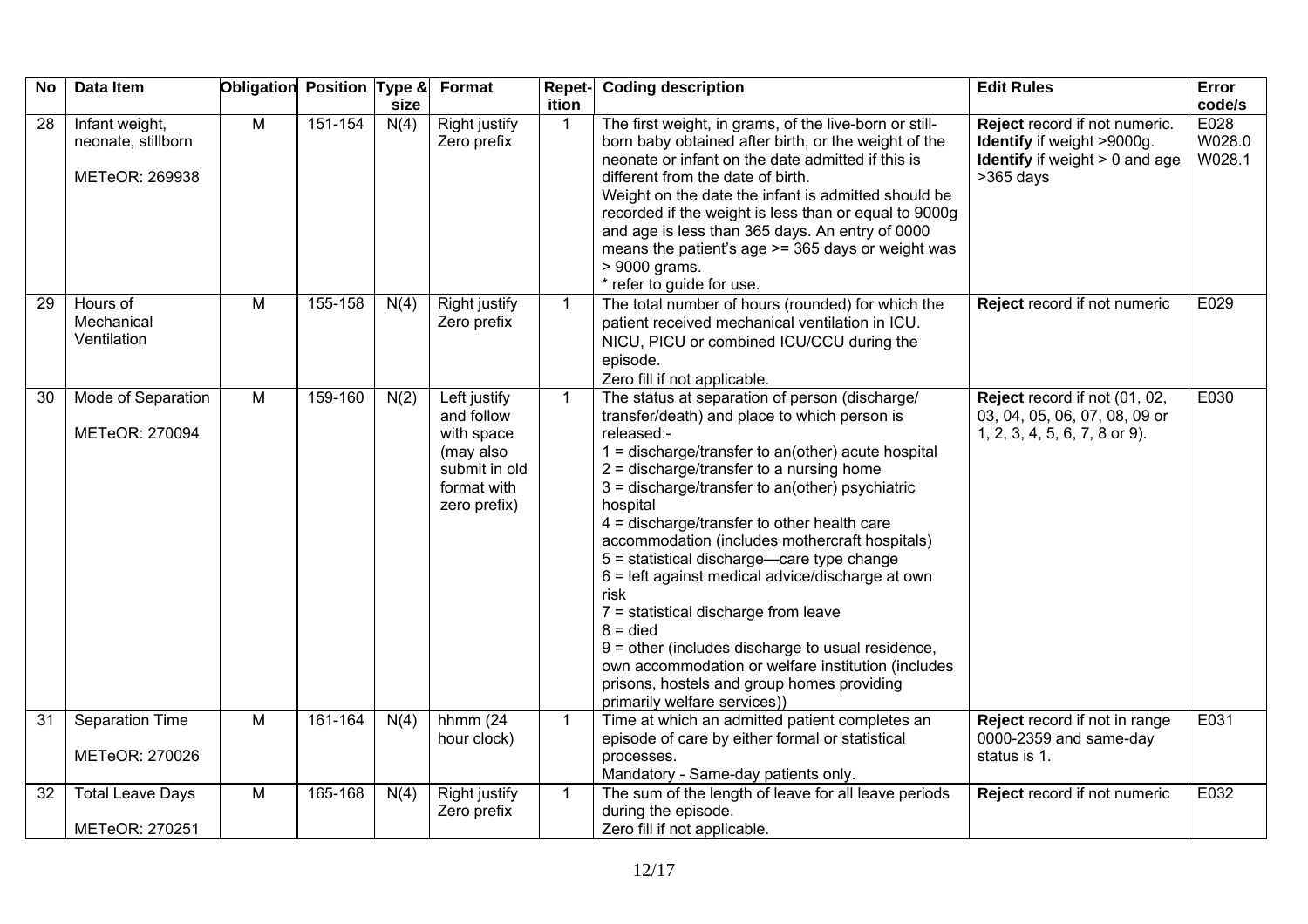| <b>No</b>       | Data Item                                                         | Obligation     | Position Type & | size | Format                                                                         | Repet-<br>ition | <b>Coding description</b>                                                                                                                                                                                                                                                                                                                                                                                                                                         | <b>Edit Rules</b>                                                                                                                                 | Error<br>code/s |
|-----------------|-------------------------------------------------------------------|----------------|-----------------|------|--------------------------------------------------------------------------------|-----------------|-------------------------------------------------------------------------------------------------------------------------------------------------------------------------------------------------------------------------------------------------------------------------------------------------------------------------------------------------------------------------------------------------------------------------------------------------------------------|---------------------------------------------------------------------------------------------------------------------------------------------------|-----------------|
| $\overline{33}$ | Provider Number of<br>Hospital to which<br>transferred            | M              | 169-176         | A(8) | <b>NNNNNNNA</b><br>(uppercase)                                                 | 1               | The Commonwealth-issued hospital provider<br>number for the hospital to which a patient has been<br>transferred (Provider number required only when<br>PHDB item number 30 is reported as:<br>1- Discharge/transfer to an(other) acute hospital, or<br>3 - Discharge/transfer to a(nother) psychiatric<br>hospital or<br>4 - Discharge/transfer to another health care<br>accommodation (includes mothercraft hospitals)).<br>Blank fill if no hospital transfer. | Reject if not (a valid 8<br>character Commonwealth<br>provider number or blank)                                                                   | E033            |
| 34              | Non-Certified Days<br>of Stay                                     | M              | 177-180         | N(4) | Right justify<br>Zero prefix                                                   | $\mathbf{1}$    | The number of days spent in the hospital, without<br>certification, that exceeded 35 days.<br>Zero fill if not applicable.                                                                                                                                                                                                                                                                                                                                        | Reject record if not numeric.                                                                                                                     | E034            |
| 35              | Number of<br>Hospital-in-the-<br>home care days<br>METeOR: 270305 | M              | 181-184         | N(4) | <b>Right justify</b><br>Zero prefix                                            | $\mathbf{1}$    | The number of hospital-in-the-home care days<br>occurring within an episode.<br>Calculate with reference to the date of admission,<br>date of separation, leave days and any date(s) of<br>change between hospital and hospital-in-the-home<br>accommodation.<br>Zero fill if not applicable.<br>* refer to definitions.                                                                                                                                          | Reject record if not numeric.<br><b>Identify</b> if item not $=$ (HITH<br>Completed date - HITH<br>Commencement Date)                             | E035<br>W035    |
| 36              | <b>Principal Diagnosis</b><br>Code<br>METeOR: 333838              | M              | 185-189         | A(5) | <b>ANNNN</b><br>Left justify<br>Strip hyphen,<br>dots &<br>morphology<br>codes | $\mathbf{1}$    | The diagnosis established after study to be chiefly<br>responsible for occasioning the patient's episode.<br>The principal diagnosis should be reported in the<br>most current version of ICD-10-AM and selected<br>according to the National Coding Standards.                                                                                                                                                                                                   | Reject record if not a vaild<br>ICD-10-AM principal<br>diagnosis code<br><b>Identify</b> if Care Type = $(20, 10)$<br>21, 22 or 23) and not Z50.? | E036<br>W036.1  |
|                 |                                                                   |                |                 |      |                                                                                |                 |                                                                                                                                                                                                                                                                                                                                                                                                                                                                   | <b>Identify</b> if Care Type = $60$<br>and not (Z74.2 or Z75.?).                                                                                  | W036.2          |
| $\overline{37}$ | Additional<br>Diagnosis Codes<br>METeOR: 333832                   | $\overline{M}$ | 190-434         | A(5) | <b>ANNNN</b><br>Left justify<br>Strip hyphen,<br>dots &<br>morphology<br>codes | 49              | A condition or complaint either co-existing with the<br>principal diagnosis or arising during the episode of<br>admitted care, as represented by an ICD-10-AM<br>code.<br>Blank means no additional diagnosis codes (or not<br>49 repetitions).                                                                                                                                                                                                                   | Reject if not (a valid ICD-10-<br>AM code or blank)<br>Identify if the same as<br>'Principal Diagnosis Code'                                      | E037<br>W037    |
| 38              | <b>Procedure Codes</b><br>METeOR: 333828                          | $\overline{M}$ | 435-784         | A(7) | <b>NNNNNNN</b><br>Left justify<br>Strip hyphen                                 | 50              | The procedure code, as represented by the latest<br>version of ACHI and selected according to the<br>National Coding Standards.<br>Blank means no ICD-10-AM procedure codes (or<br>not 50 repetitions).                                                                                                                                                                                                                                                           | Reject if not (a valid ICD-10-<br>AM code or blank)                                                                                               | E038            |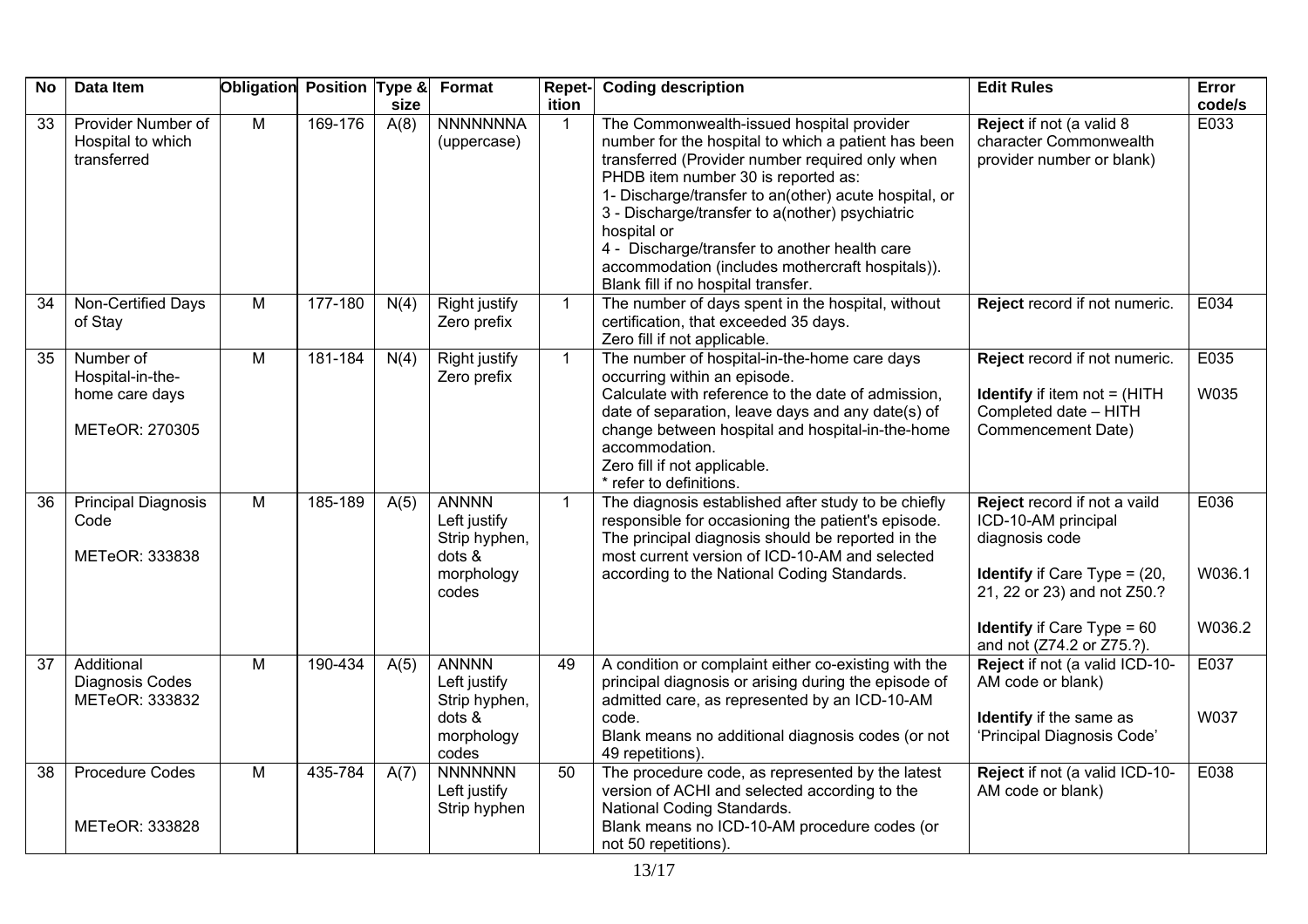| <b>No</b>       | Data Item                                                 | Obligation     | Position Type & | size  | Format                                                                            | Repet-<br>ition | <b>Coding description</b>                                                                                                                                                                                                                                                                                                                                                                                                                                   | <b>Edit Rules</b>                                                                                                                                                                             | Error<br>code/s            |
|-----------------|-----------------------------------------------------------|----------------|-----------------|-------|-----------------------------------------------------------------------------------|-----------------|-------------------------------------------------------------------------------------------------------------------------------------------------------------------------------------------------------------------------------------------------------------------------------------------------------------------------------------------------------------------------------------------------------------------------------------------------------------|-----------------------------------------------------------------------------------------------------------------------------------------------------------------------------------------------|----------------------------|
| $\overline{39}$ | Same-day Status                                           | $\overline{M}$ | 785             | N(1)  |                                                                                   | 1               | An indicator of whether the patient was admitted to<br>the facility for an overnight stay.<br>$0 =$ patient with a valid arrangement allowing<br>overnight stay for procedure normally performed on<br>a same-day basis.<br>$1 = same-day patient$<br>$2$ = overnight patient (other than type 0 above)                                                                                                                                                     | Reject record if not (0, 1 or<br>2)                                                                                                                                                           | E039                       |
| 40              | Principal MBS Item<br>Number                              | M              | 786-799         | A(14) | Left justify                                                                      | $\mathbf{1}$    | A valid Medical Benefits Schedule item according to<br>the relevant MBS Schedule valid for the MBS date<br>(Item 41).<br>Blank means there was no applicable MBS item.                                                                                                                                                                                                                                                                                      | If present, reject record if not<br>a valid MBS item from the<br>relevant MBS Schedule valid<br>for the service date (Item 41)                                                                | E040                       |
| 41              | Principal MBS Date                                        | M              | 800-807         | A(8)  | <b>DDMMYYYY</b>                                                                   | $\mathbf{1}$    | The date on which;<br>i) the principal MBS (item 40) was carried out<br>or<br>ii) (if item 40 is blank), the first Miscellaneous<br>Service Code (item 53) was carried out.<br>Mandatory where item 40 populated.<br>*refer to guide for use                                                                                                                                                                                                                | If present, reject record if not<br>in format DDMMYYYY.<br>Reject record if date is<br>before admission date or<br>after discharge date<br>Reject record if blank and<br>item 40 is populated | E041.0<br>E041.1<br>E041.2 |
| 42              | Minutes of<br>operating theatre<br>time<br>METeOR: 270350 | M              | 808-811         | N(4)  |                                                                                   | $\mathbf{1}$    | The time in minutes that the patient spent on their<br>first visit to theatre/ procedure room/coronary<br>angiography suite.<br>Must be filled with 0000 if no time spent in operating<br>theatre. Should be populated if surgical ADA code<br>provided in Miscellaneous Service Code field (item<br>$53$ ).<br>Blank means there was no applicable MBS Item or<br>ADA code.<br>Mandatory where item 40 or item 53 is populated.<br>*refer to guide for use | If present, reject record if not<br>numeric.<br>Identify if blank and item 40<br>or item 53 is populated                                                                                      | E042<br>W042               |
| 43              | Secondary MBS<br>Item numbers                             | $\overline{M}$ | 812-937         | A(14) | Left justify                                                                      | 9               | Additional MBS item numbers are all MBS items<br>performed in theatre/procedure room/angiography<br>suite, which are not the principal MBS code.<br>Blank means that there was no additional item or<br>code (or not 9 repetitions).<br>*refer to guide for use                                                                                                                                                                                             | Reject record if not (a valid<br>MBS item number from the<br>relevant MBS Schedule(s)<br>current during the episode or<br>blank)                                                              | E043                       |
| 44              | Accommodation<br>Charge                                   | $\overline{M}$ | 938-946         | N(9)  | <b>Right justify</b><br>Zero prefix<br>\$\$\$\$\$\$\$cc<br>omit decimal<br>point) | $\mathbf{1}$    | The gross amount charged for accommodation<br>(include ex-gratia and patient portion<br>accommodation charges).<br>Zero fill if no amount charged.<br>*refer to guide for use                                                                                                                                                                                                                                                                               | Reject record if not numeric                                                                                                                                                                  | E044                       |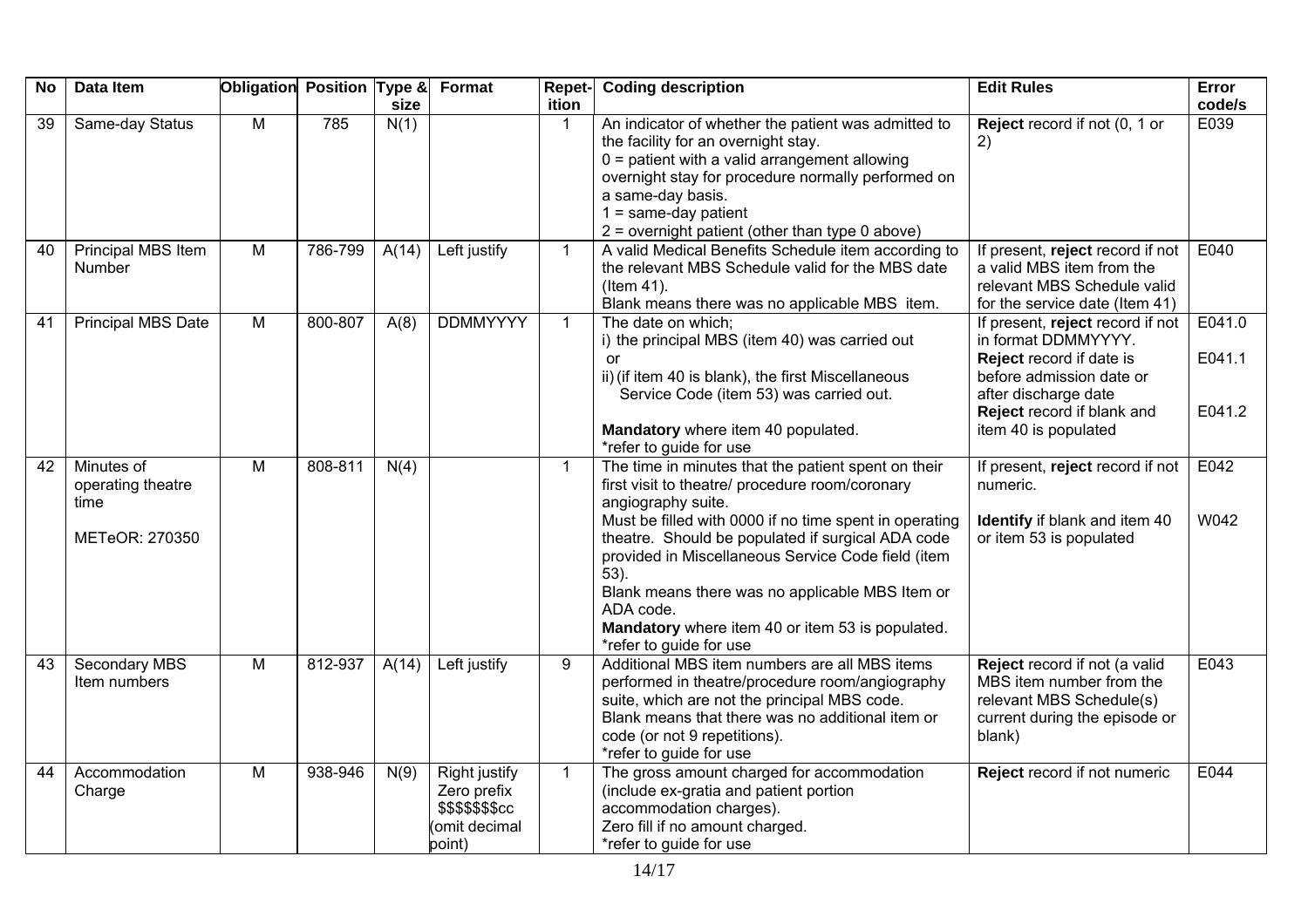| <b>No</b> | Data Item                            | Obligation Position Type & |                  | size  | Format                                                                            | <b>Repet-</b><br>ition | <b>Coding description</b>                                                                                                                                                                                                                                                             | <b>Edit Rules</b>                                                                                                 | <b>Error</b><br>code/s |
|-----------|--------------------------------------|----------------------------|------------------|-------|-----------------------------------------------------------------------------------|------------------------|---------------------------------------------------------------------------------------------------------------------------------------------------------------------------------------------------------------------------------------------------------------------------------------|-------------------------------------------------------------------------------------------------------------------|------------------------|
| 45        | Theatre Charge                       | M                          | 947-955          | N(9)  | <b>Right justify</b><br>Zero prefix<br>\$\$\$\$\$\$\$cc<br>omit decimal<br>point) | -1                     | The gross amount charged for a theatre/procedure<br>room/ angiography suite (include ex-gratia and<br>patient portion theatre charges).<br>Zero fill if no amount charged.<br>*refer to guide for use                                                                                 | Reject record if not numeric                                                                                      | E045                   |
| 46        | Labour Ward<br>Charge                | M                          | 956-964          | N(9)  | Right justify<br>Zero prefix<br>\$\$\$\$\$\$\$cc<br>omit decimal<br>point)        | $\mathbf 1$            | The gross amount charged for labour ward (include<br>ex-gratia and patient portion labour ward charges).<br>Zero fill if no amount charged.                                                                                                                                           | Reject record if not numeric                                                                                      | E046                   |
| 47        | <b>Intensive Care Unit</b><br>Charge | M                          | 965-973          | N(9)  | <b>Right justify</b><br>Zero prefix<br>\$\$\$\$\$\$\$cc<br>omit decimal<br>point) | $\mathbf 1$            | The gross amount charged for ICU (include ex-<br>gratia and patient portion ICU charges).<br>Zero fill if no amount charged.<br>*refer to guide for use                                                                                                                               | Reject record if not numeric<br>Identify if present and ICU<br>Days (item 12) and ICU<br>Hours (item 13) are zero | E047<br>W047           |
| 48        | <b>Prosthesis Charge</b>             | M                          | 974-982          | N(9)  | <b>Right justify</b><br>Zero prefix<br>\$\$\$\$\$\$\$cc<br>omit decimal<br>point) | $\mathbf{1}$           | The gross maximum amount charged for prosthesis<br>(include ex-gratia prosthesis charges, handling fee<br>and patient portion),<br>Zero fill if no amount charged.                                                                                                                    | Reject record if not numeric                                                                                      | E048                   |
| 49        | <b>Pharmacy Charge</b>               | $\overline{M}$             | 983-991          | N(9)  | <b>Right justify</b><br>Zero prefix<br>\$\$\$\$\$\$\$cc<br>omit decimal<br>point) | $\mathbf{1}$           | The gross charge raised for pharmacy (include ex-<br>gratia and patient portion pharmacy charges,<br>exclude discharge medications).<br>Zero fill if no amount charged.                                                                                                               | Reject record if not numeric                                                                                      | E049                   |
| 50        | <b>Other Charges</b>                 | M                          | 992-<br>1000     | N(9)  | <b>Right justify</b><br>Zero prefix<br>\$\$\$\$\$\$\$cc<br>omit decimal<br>point) | $\mathbf 1$            | The gross charge raised for any chargeable item<br>which cannot be specifically categorised elsewhere<br>(exclude ex-gratia charges, television, phone calls,<br>extra meals, FED, reversals or journal adjustments).<br>Zero fill if no amount charged.<br>* refer to guide for use. | Reject record if not numeric                                                                                      | E050                   |
| 51        | <b>Bundled Charges</b>               | M                          | $1001 -$<br>1009 | N(9)  | <b>Right justify</b><br>Zero prefix<br>\$\$\$\$\$\$\$cc<br>omit decimal<br>point) | $\mathbf{1}$           | The gross bundled charge raised (include ex-gratia<br>and patient portion bundled charges).<br>Zero fill if no amount charged.<br>*refer to guide for use                                                                                                                             | Reject record if not numeric                                                                                      | E051                   |
| 52        | <b>Medical Record</b><br>Number      | M                          | $1010 -$<br>1029 | A(20) | Left justify                                                                      | $\mathbf{1}$           | The Medical Record Number (or unit record<br>number) that uniquely identifies the patient,<br>regardless of the number of admissions they have<br>had to the facility.                                                                                                                | Reject record if blank                                                                                            | E052                   |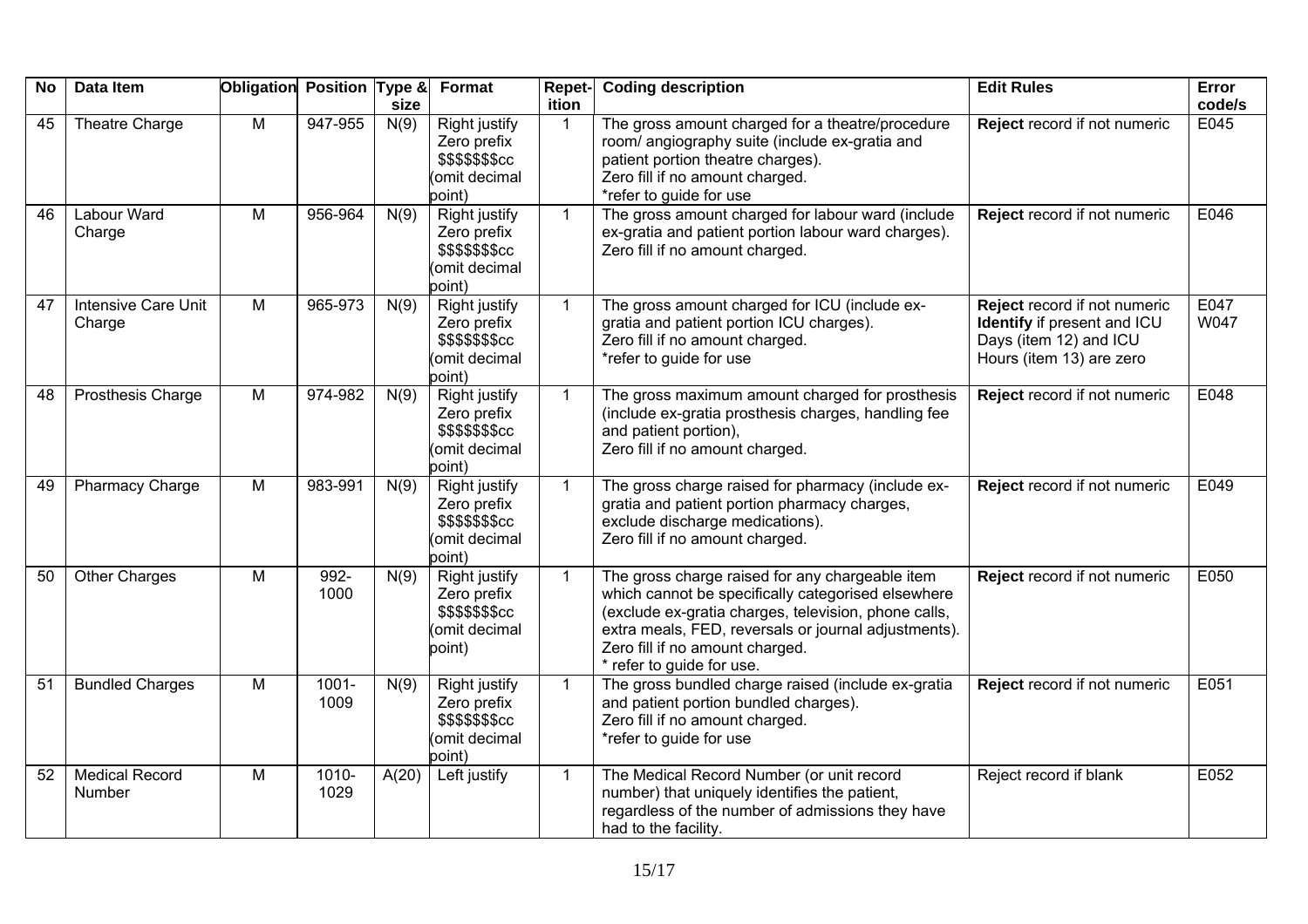| <b>No</b> | Data Item                                   | Obligation Position Type & |                  | size  | Format                                                                             | Repet-<br>ition | <b>Coding description</b>                                                                                                                                                                                                                     | <b>Edit Rules</b>                                                                                       | Error<br>code/s  |
|-----------|---------------------------------------------|----------------------------|------------------|-------|------------------------------------------------------------------------------------|-----------------|-----------------------------------------------------------------------------------------------------------------------------------------------------------------------------------------------------------------------------------------------|---------------------------------------------------------------------------------------------------------|------------------|
| 53        | Miscellaneous<br><b>Service Codes</b>       | $\overline{M}$             | $1030 -$<br>1139 | A(11) | Left justify                                                                       | 10              | Any miscellaneous service codes (i.e. non MBS<br>items or Australian Dental Association codes) used<br>for billing.<br>Up to 10 codes may be entered.<br>Blank means that there were no miscellaneous<br>service codes or not 10 repetitions. |                                                                                                         |                  |
| 54        | Hospital-in-the-<br>home care Charges       | $\overline{M}$             | $1140 -$<br>1148 | N(9)  | <b>Right justify</b><br>Zero prefix<br>\$\$\$\$\$\$\$cc<br>(omit decimal<br>point) | $\mathbf{1}$    | The gross charge raised for hospital-in-the-home<br>care service (include ex-gratia and HITH patient<br>portion charges).<br>Zero fill if no amount charged.                                                                                  | Reject record if not numeric                                                                            | E054             |
| 55        | Special Care<br><b>Nursery Charges</b>      | M                          | 1149-<br>1157    | N(9)  | Right justify<br>Zero prefix<br>\$\$\$\$\$\$\$cc<br>omit decimal<br>point)         | $\mathbf{1}$    | The gross charges raised for SCN (include ex-gratia<br>and patient portion SCN charges, exclude NICU<br>charges).<br>Zero fill if no amount charged.<br>*refer to guide for use                                                               | Reject record if not numeric                                                                            | E055             |
| 56        | Coronary Care Unit<br>Charges               | M                          | 1158-<br>1166    | N(9)  | <b>Right justify</b><br>Zero prefix<br>\$\$\$\$\$\$\$cc<br>omit decimal<br>point)  | $\mathbf{1}$    | The gross charge raised for CCU (include ex-gratia<br>and patient portion CCU charges).<br>Zero fill if no amount charged.<br>*refer to guide for use                                                                                         | Reject record if not numeric                                                                            | E056             |
| 57        | <b>Special Care</b><br>Nursery hours        | $\circ$                    | $1167 -$<br>1170 | N(4)  | <b>Right justify</b><br>Zero prefix                                                | $\mathbf{1}$    | The number of hours the patient spent in a SCN.<br>Zero fill if not applicable.<br>*refer to guide for use                                                                                                                                    | If present, identify record if<br>not numeric                                                           | W057             |
| 58        | Coronary Care Unit<br>hours                 | $\circ$                    | $1171 -$<br>1174 | N(4)  | Right justify<br>Zero prefix                                                       | $\mathbf{1}$    | The number of hours the patient spent in a CCU.<br>Zero fill if not applicable.<br>*refer to guide for use                                                                                                                                    | If present, identify record if<br>not numeric                                                           | W058             |
| 59        | <b>Special Care</b><br>Nursery days         | M                          | $1175 -$<br>1177 | N(3)  | <b>Right justify</b><br>Zero prefix                                                | $\mathbf{1}$    | The number of days the patient spent in a SCN.<br>Zero fill if not applicable.<br>*refer to guide for use                                                                                                                                     | Reject record if not numeric.<br>Reject record if not zero for<br>day facilities (public or<br>private) | E059.0<br>E059.1 |
| 60        | Coronary Care Unit<br>days                  | M                          | 1178-<br>1180    | N(3)  | <b>Right justify</b><br>Zero prefix                                                | $\mathbf{1}$    | The number of days the patient spent in a CCU.<br>Zero fill if not applicable.<br>*refer to guide for use                                                                                                                                     | Reject record if not numeric.<br>Reject record if not zero for<br>day facilities (public or<br>private) | E060.0<br>E060.1 |
| 61        | Number of<br>Qualified Days for<br>Newborns | M                          | 1181-<br>1185    | N(4)  | Right justify<br>Zero prefix                                                       | $\mathbf{1}$    | The number of qualified newborn days occurring<br>within a newborn episode of care.<br>Zero fill if not applicable.                                                                                                                           | Reject record if not numeric.<br>Identify record if >0000 and<br>(care type not newborn care)           | E061<br>W061     |
|           | METeOR: 270033                              |                            |                  |       |                                                                                    |                 | *refer to guide for use                                                                                                                                                                                                                       |                                                                                                         |                  |